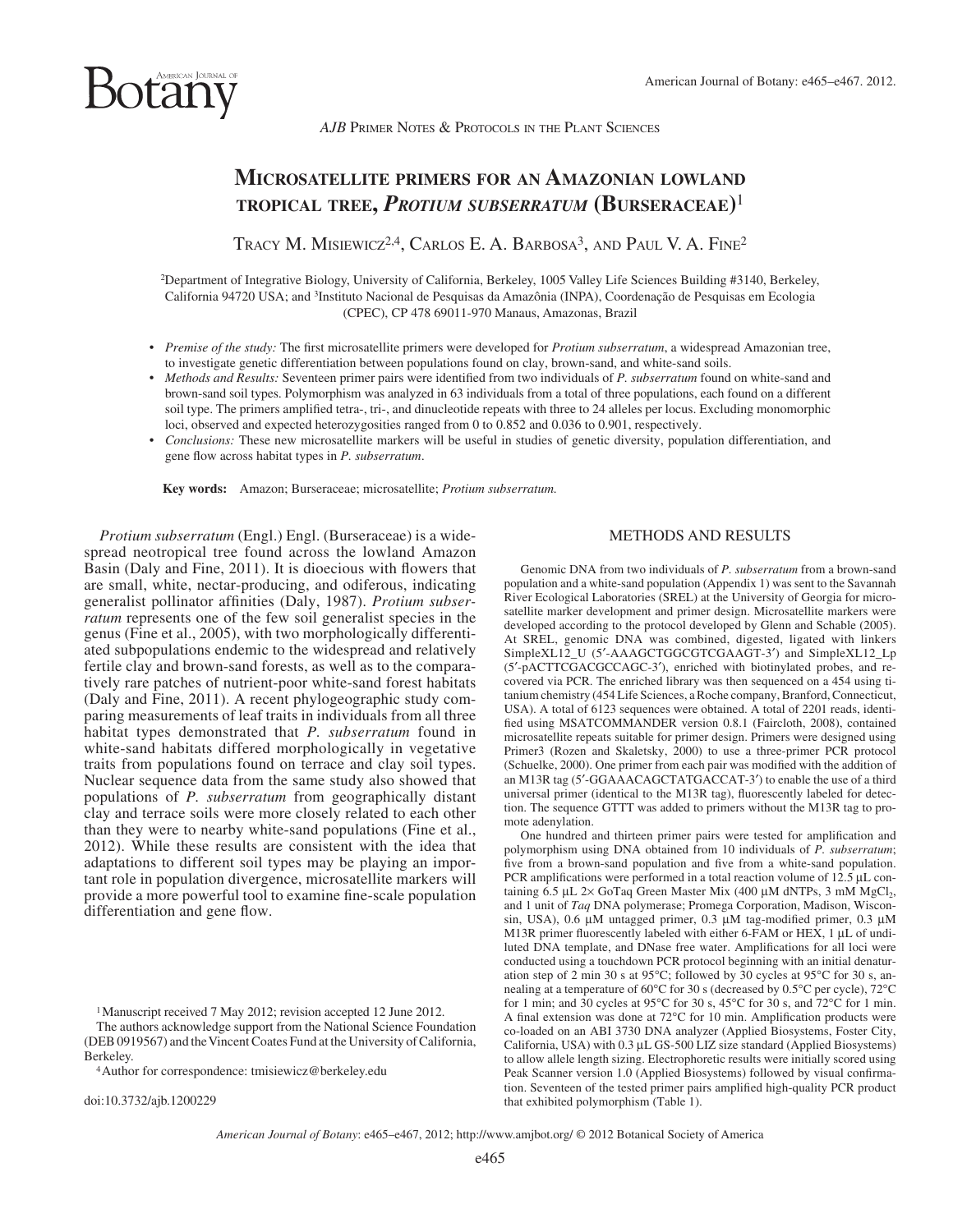TABLE 1. Characteristics of 17 microsatellite loci developed in *Protium subserratum* .

| Locus              |    | Primer sequences $(5'–3')^a$      | Repeat motif        | $T_{\rm a}$ (°C) | $T_{\rm m}$ (°C) | Size range (bp) | GenBank accession no. |
|--------------------|----|-----------------------------------|---------------------|------------------|------------------|-----------------|-----------------------|
| Prot02             |    | F: *ATAAACCCTCTTACGGTGAG          | (ACAT) <sub>6</sub> | 60/45            | 59.2             | 174-224         | JX014415              |
|                    | R: | *GGGATTTGTTGACTTTGAAC             |                     |                  | 59.6             |                 |                       |
| Prot <sub>08</sub> | F: | *TATGTCCCACAATGATCCTC             | $(ACAT)_{7}$        | 60/45            | 59.9             | 184-239         | JX014416              |
|                    | R: | *TTTATAGGAGCGCTCTGATC             |                     |                  | 60.4             |                 |                       |
| Prot13             | F: | *TGATTTCTTGTCCCAAAGAG             | (AAAG) <sub>7</sub> | 60/45            | 60.2             | $305 - 313$     | JX014417              |
|                    | R: | *AGCCACATACCGATAAACTC             |                     |                  | 59.7             |                 |                       |
| Prot22             | F: | *TAACCCTTGACAAGCATTTC             | $(AGAT)_{0}$        | 60/45            | 60.7             | 336-364         | JX014418              |
|                    | R: | *AAATTACGGCTTCAGAATTG             |                     |                  | 60.7             |                 |                       |
| Prot <sub>28</sub> | F: | *CGCAGTTTCAGAAATATCAG             | $(ACAT)_{8}$        | 60/45            | 58.7             | $230 - 251$     | JX014419              |
|                    | R: | *GCATGATTCGATGTTATAGG             |                     |                  | 58.4             |                 |                       |
| Prot29             | F: | *TGAACTGACCTTTGCATGAC             | $(AAAG)_{15}$       | 60/45            | 61.1             | $121 - 168$     | JX014420              |
|                    | R: | *AAGAGGGTGGTCTGAACTG              |                     |                  | 59.7             |                 |                       |
| Prot67             | F: | *TCATGCTGTAATTCCCTGTC             | $(ACAT)_{7}$        | 60/45            | 60.6             | 198-234         | JX014421              |
|                    | R: | *GAGAAGAGCAAAGATTCGATAG           |                     |                  | 60.0             |                 |                       |
| Prot70             | F: | *CCATTATTAAGCATGCAAAC             | $(AAG)_{9}$         | 60/45            | 59.4             | 113-262         | JX014422              |
|                    | R: | *CAATGGCCTGTTCATATAAAG            |                     |                  | 60.3             |                 |                       |
| Prot71             | F: | *CCATCCTCAGCTCTTACTTTC            | $(AAG)_{8}$         | 60/45            | 60.7             | 402-414         | JX014423              |
|                    | R: | <sup>‡</sup> GATCGGTCACAGATTCAATG |                     |                  | 60.3             |                 |                       |
| Prot78             | F: | <sup>‡</sup> CACACCAGGAAAGACTCAAG | $(AAG)_8$           | 60/45            | 59.9             | $137 - 143$     | JX014424              |
|                    | R: | *TTGGAAGGAGGATTTATAGG             |                     |                  | 59.5             |                 |                       |
| Prot83             | F: | <sup>‡</sup> CGTCTGGATGGAAGATAAAG | $(AAC)_{10}$        | 60/45            | 60.0             | 168-186         | JX014425              |
|                    | R: | *TCCTCGTTCTCCACTACAAC             |                     |                  | 59.6             |                 |                       |
| Prot97             | F: | *ATTCCGATTAAACCTCATTC             | $(AG)_{13}$         | 60/45            | 59.2             | $150 - 163$     | JX014426              |
|                    | R: | <i>EGGTATGAGCTTGAATTAGG</i>       |                     |                  | 59.7             |                 |                       |
| Prot99             | F: | *ATGCTATGATAATCGGTTCC             | $(AG)_{12}$         | 60/45            | 59.8             | 159-201         | JX014427              |
|                    | R: | <i>iGAAATGGTTGCACTTCACTC</i>      |                     |                  | 60.1             |                 |                       |
| Prot100            | F: | *ATCTCTCGTTCCAACTCAAC             | $(AC)_{10}$         | 60/45            | 58.7             | 158-184         | JX014428              |
|                    | R: | <sup>‡</sup> CGTCGAAGTACTCACCACTC |                     |                  | 59.9             |                 |                       |
| Prot101            | F: | <i>CATTTAGGGACCACGTTTAC</i>       | $(AG)_{11}$         | 60/45            | 60.3             | 274-290         | JX014429              |
|                    | R: | *ATTGTTCCAGGATCTAGGTG             |                     |                  | 59.0             |                 |                       |
| Prot102            | F: | <i>iGTCGACCAAATAATGTCACC</i>      | $(AG)_{15}$         | 60/45            | 60.0             | 350-378         | JX014430              |
|                    | R: | *ATGGACACACAGGACCTATC             |                     |                  | 58.7             |                 |                       |
| Prot104            | F: | *TAACCGCAATATCAACTCTC             | $(AC)_{11}$         | 60/45            | 58.2             | $271 - 289$     | JX014431              |
|                    |    | R: #ACACCACGACTAAAGACTGG          |                     |                  | 59.7             |                 |                       |

*Note*:  $T_a$  = annealing temperatures used for touchdown cycling;  $T_m$  = calculated melting temperatures.

<sup>a</sup>\*Indicates M13R tag (5'-GGAAACAGCTATGACCAT-3'); <sup>#</sup>indicates GTTT tag.

 We assessed the variability of the 17 polymorphic loci in 63 individuals from three different populations. One voucher specimen per population was deposited at the University of California, Berkeley, University Herbarium (Appendix 1). Conditions and characteristics for each of the 17 loci are pre-

sented in Tables 1 and 2. The presence of null alleles was tested using Micro-Checker version 2.2.3 ( van Oosterhout et al., 2004 ). Number of alleles per locus (A), observed and expected heterozygosities ( $H_0$  and  $H_e$ ), Shannon's information index (*I*), and deviations from Hardy–Weinberg equilibrium (HWE) were

|  | TABLE 2. Statistical analysis of 17 microsatellite loci for three populations of Protium subserratum found on different soil types. |  |
|--|-------------------------------------------------------------------------------------------------------------------------------------|--|
|  |                                                                                                                                     |  |

|                    | Lagunas ( $N = 15$ ) |             |       | Porvenir $1 (N = 27)$ |    |              | Porvenir 2 ( $N = 21$ )       |                          |                |             |             |       |
|--------------------|----------------------|-------------|-------|-----------------------|----|--------------|-------------------------------|--------------------------|----------------|-------------|-------------|-------|
| Locus              | A                    | $H_{\rm o}$ | $H_e$ |                       | А  | $H_{\alpha}$ | $H_{\scriptscriptstyle\rm e}$ |                          | A              | $H_{\rm o}$ | $H_{\rm e}$ |       |
| Prot02             |                      | 0.533       | 0.791 | 1.717                 | 9  | $0.250*$     | 0.837                         | 1.965                    | 7              | 0.636       | 0.796       | 1.735 |
| Prot <sub>08</sub> | 10                   | 0.538       | 0.876 | 2.172                 | 13 | 0.565        | 0.851                         | 2.181                    | 14             | $0.333*$    | 0.901       | 2.452 |
| Prot <sub>13</sub> |                      |             |       |                       |    |              |                               | $\overline{\phantom{0}}$ | 3              | 0.591       | 0.483       | 0.843 |
| Prot <sub>22</sub> | 4                    | $0*$        | 0.625 | 1.127                 | 3  | $0.148*$     | 0.427                         | 0.677                    |                | 0.381       | 0.546       | 1.093 |
| Prot <sub>28</sub> | 6                    | 0.467       | 0.709 | 1.407                 |    | 0.037        | 0.036                         | 0.092                    |                | 0.810       | 0.687       | 1.308 |
| Prot <sub>29</sub> | 6                    | 0.733       | 0.602 | 1.280                 | 3  | 0.519        | 0.524                         | 0.814                    | 6              | 0.909       | 0.731       | 1.492 |
| Prot67             | 8                    | 0.733       | 0.760 | 1.688                 | 5  | 0.593        | 0.676                         | 1.249                    | 6              | 0.857       | 0.753       | 1.563 |
| Prot <sub>70</sub> |                      | 0.800       | 0.698 | 1.521                 | 4  | 0.370        | 0.366                         | 0.690                    |                |             |             |       |
| Prot71             |                      | 0.375       | 0.461 | 0.777                 |    |              |                               |                          |                | 0.176       | 0.251       | 0.418 |
| Prot <sub>78</sub> | 3                    | 0.583       | 0.531 | 0.829                 |    |              |                               |                          | $\overline{2}$ | 0.409       | 0.375       | 0.562 |
| Prot83             |                      | 0.476       | 0.438 | 0.716                 | 4  | 0.308        | 0.353                         | 0.677                    | 4              | 0.286       | 0.294       | 0.610 |
| Prot97             |                      | 0.467       | 0.556 | 1.112                 | 6  | 0.778        | 0.695                         | 1.329                    | 4              | 0.318       | 0.350       | 0.704 |
| Prot <sub>99</sub> |                      | 0.467       | 0.671 | 1.367                 |    | 0.826        | 0.750                         | 1.576                    | 8              | 0.682       | 0.784       | 1.738 |
| Prot100            |                      | 0.467       | 0.673 | 1.319                 | 5  | 0.320        | 0.510                         | 1.054                    | 4              | 0.333       | 0.579       | 1.009 |
| Prot101            | 4                    | 0.400       | 0.344 | 0.703                 | 4  | 0.444        | 0.490                         | 0.929                    | 4              | 0.714       | 0.695       | 1.237 |
| Prot102            | 6                    | 0.533       | 0.798 | 1.674                 | 6  | 0.852        | 0.694                         | 1.418                    | 8              | 0.700       | 0.825       | 1.866 |
| Prot104            | 3                    | 0.600       | 0.518 | 0.802                 | 2  | 0.400        | 0.365                         | 0.551                    | 3              | 0.545       | 0.464       | 0.725 |

*Note:*  $\frac{A}{A}$  = monomorphic loci; *A* = number of alleles; *H*<sub>e</sub> = expected heterozygosity; *H*<sub>o</sub> = observed heterozygosity; *N* = number of samples; *I* = Shannon's information index.

\* Indicates that  $H_0$  is significantly departed from  $H_e$  under Hardy–Weinberg equilibrium after sequential Bonferonni corrections ( $P < 0.05$ ).